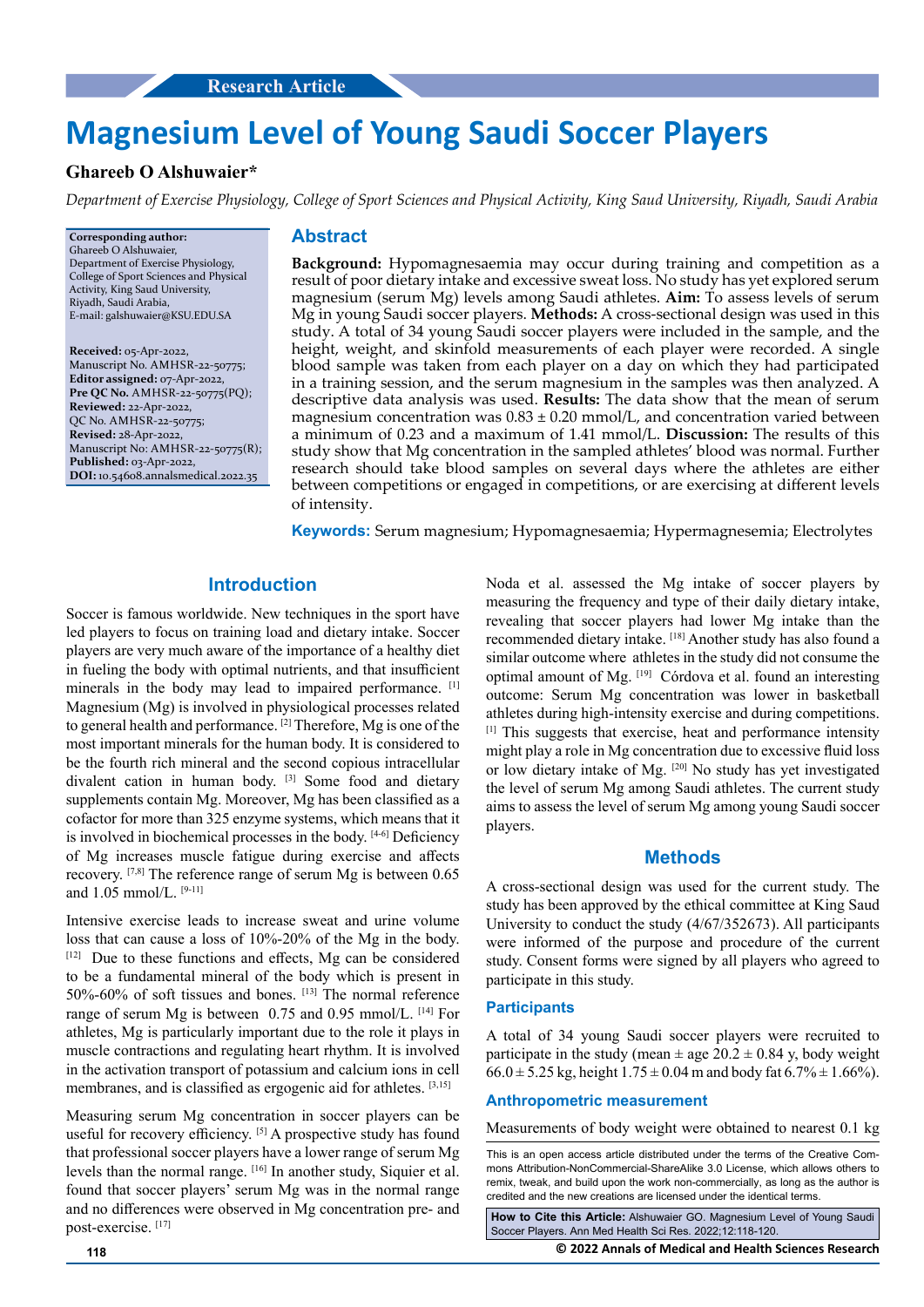| Table 1: Characteristics and serum Mg of Saudi soccer players<br>Mean ± SD, minimum (Min) and maximum (Max). |                 |                  |
|--------------------------------------------------------------------------------------------------------------|-----------------|------------------|
| Variable                                                                                                     | Mean ± SD       | Min/Max          |
| Age (years)                                                                                                  | $20.2 \pm 0.8$  | $(19-22)$        |
| Body weight (kg)                                                                                             | $66 \pm 5.3$    | $(55.1 - 73.7)$  |
| Height (cm)                                                                                                  | $1.75 \pm 0.03$ | $(1.63 - 1.82)$  |
| Body Fat (%)                                                                                                 | $6.67 \pm 1.66$ | $(3.90 - 13.70)$ |
| Serum magnesium (mmol/L)                                                                                     | $0.83 \pm 0.20$ | $(0.23 - 1.41)$  |

using a digital scale (Seca, 813, Germany) before the training session started, and height measured to the nearest 0.01 cm by stadiometer (Seca, 213 Germany). Four-site skinfold thickness was measured from the suprailiac, triceps, abdominal and thigh using a Holtain skinfold caliper (Holtain Ltd., Crymych, UK) in order to calculate body fat percentage. The sum of skinfold measurements was used in Jackson and Pollock equation to determine total body fat, as follows:

Total body fat= $(0.29288 \times \text{sum of skinfolds})$ - $(0.0005 \times \text{square})$ of the sum of skinfolds)+(0.15845  $\times$  age)-5.7637721.

#### **Blood samples**

On the day of measurement, a single blood sample was taken from each soccer player in the team. Blood samples were obtained approximately 30 minutes prior to training. Serum tubes of 5 ml capacity which contained a clot activator (BD vacutainer system, Plymouth, UK) were used to collect samples. The blood samples were transported immediately after collection to a laboratory for analysis. The tubes were left in the laboratory for about 30 minutes under normal room temperature. They were then were centrifuged for 15 min at 1500 g, and serum Mg was measured using a siemens integrated multisensor.

### **Statistical analysis**

A descriptive data analysis used in this study and is presented as mean and standard deviation. All data analysis was carried out using IBM's SPSS version 27 (version 27 SPSS, Inc. Chicago, Illinois).

## **Results**

A summary of the players' characteristic (e.g. age, weight, height, body fat %, and Mg). The 34 Saudi soccer players were aged between 19 and 22 years old, and their mean serum Mg concentration was  $0.83 \pm 0.20$  [Table 1].

#### **Discussion**

This study aims to assess the level of serum Mg among Saudi young soccer players. Serum Mg concentration was analyzed in order to detect whether soccer players had an optimal level of serum Mg on a day in which they were training. Our results demonstrate that serum Mg concentration in the Saudi soccer players' blood was normal: Serum analysis of Mg concentration was  $0.83$  mmol/L, which is within the normal range.  $[9-11]$ Moreover, Mg concentration ranged between 0.23 and 1.41 mmol/L; this shows a variation among the players.

A state of hypermagnesemia is a condition in which Mg concentration in the blood exceeds the normal range, whereas hypomagnesaemia refers to a low concentration of Mg. [21,22] It has been shown that hypermagnesemia is very rare compared to hypomagnesaemia. [23] Poor dietary intake and excessive sweat loss can cause hypomagnesaemia during periods of training and competition. [24] It has been demonstrated that vigorous exercise affects Mg concentration, [25] and thus it is important to consider how exercise intensity affects mineral levels in athletes.

The variation in serum Mg noted in our study has also been found in other studies of soccer players. [5,26] Based on this agreement between studies, the role of Mg in metabolic function and in specific glucose availability must be considered. [4] Normal Mg concentration can be restored 24 hours after exercise, [27] but this depends on optimal dietary intake.

## **Conclusion**

The results of this study show that Mg concentration in the sampled athletes' blood was within the normal range. However, exercise intensity and competition time during the season may affect Mg concentration in the long term. Frequent measurements could detect differences and deficiencies of electrolytes in athletes. In addition, dietary and fluid intake and loss assessments should be carefully considered before planning nutritional strategies for athletes. Mg supplements can help athletes to enhance performance, especially if not enough Mg is being consumed in meals.

# **Acknowledgments**

The author would like to thank the deanship of scientific research and college of sports sciences and physical activity at King Saud University for supporting this research.

## **References**

- 1. Córdova A, Mielgo AJ, Roche E, Caballero GA, Fernandez LD. [Impact of magnesium supplementation in muscle](https://www.mdpi.com/2072-6643/11/8/1927)  [damage of professional cyclists competing in a stage race.](https://www.mdpi.com/2072-6643/11/8/1927) Nutrients. 2019;11:1927.
- 2. Blancquaert L, Vervaet C, Derave W. [Predicting and testing](https://www.mdpi.com/2072-6643/11/7/1663)  [bioavailability of magnesium supplements.](https://www.mdpi.com/2072-6643/11/7/1663) Nutrients. 2019;11:1663.
- 3. Volpe SL. [Magnesium and the athlete.](https://journals.lww.com/acsm-csmr/Fulltext/2015/07000/Magnesium_and_the_Athlete.8.aspx) Curr Sports Med Rep. 2015;14:279-283.
- 4. Chen HY, Cheng FC, Pan HC, Hsu JC, Wang MF. [Magnesium enhances exercise performance](https://journals.plos.org/plosone/article?id=10.1371/journal.pone.0085486) *via* increasing [glucose availability in the blood, muscle, and brain during](https://journals.plos.org/plosone/article?id=10.1371/journal.pone.0085486)  [exercise.](https://journals.plos.org/plosone/article?id=10.1371/journal.pone.0085486) Plos One. 2014;9:e85486.
- 5. Nowakowska A, Kostrzewa ND, Buryta R, Nowak R. [Blood](https://www.mdpi.com/1660-4601/16/18/3279)  [biomarkers of recovery efficiency in soccer players.](https://www.mdpi.com/1660-4601/16/18/3279) Int J Environ Res Public Health. 2019;16:3279.
- 6. Setaro L, Santos SPR, Nakano EY. [Magnesium status and](https://www.tandfonline.com/doi/abs/10.1080/02640414.2013.828847)  [the physical performance of volleyball players: Effects of](https://www.tandfonline.com/doi/abs/10.1080/02640414.2013.828847)  [magnesium supplementation.](https://www.tandfonline.com/doi/abs/10.1080/02640414.2013.828847) J Sports Sci. 2014;32:438-445.
- 7. Newhouse IJ, Finstad EW. [The effects of magnesium](https://journals.lww.com/cjsportsmed/Abstract/2000/07000/The_Effects_of_Magnesium_Supplementation_on.8.aspx)  [supplementation on exercise performance.](https://journals.lww.com/cjsportsmed/Abstract/2000/07000/The_Effects_of_Magnesium_Supplementation_on.8.aspx) Clin J Sport Med. 2000;10:195-200.
- 8. Veronese N, Berton L, Carraro S, Bolzetta F, Rui MD,